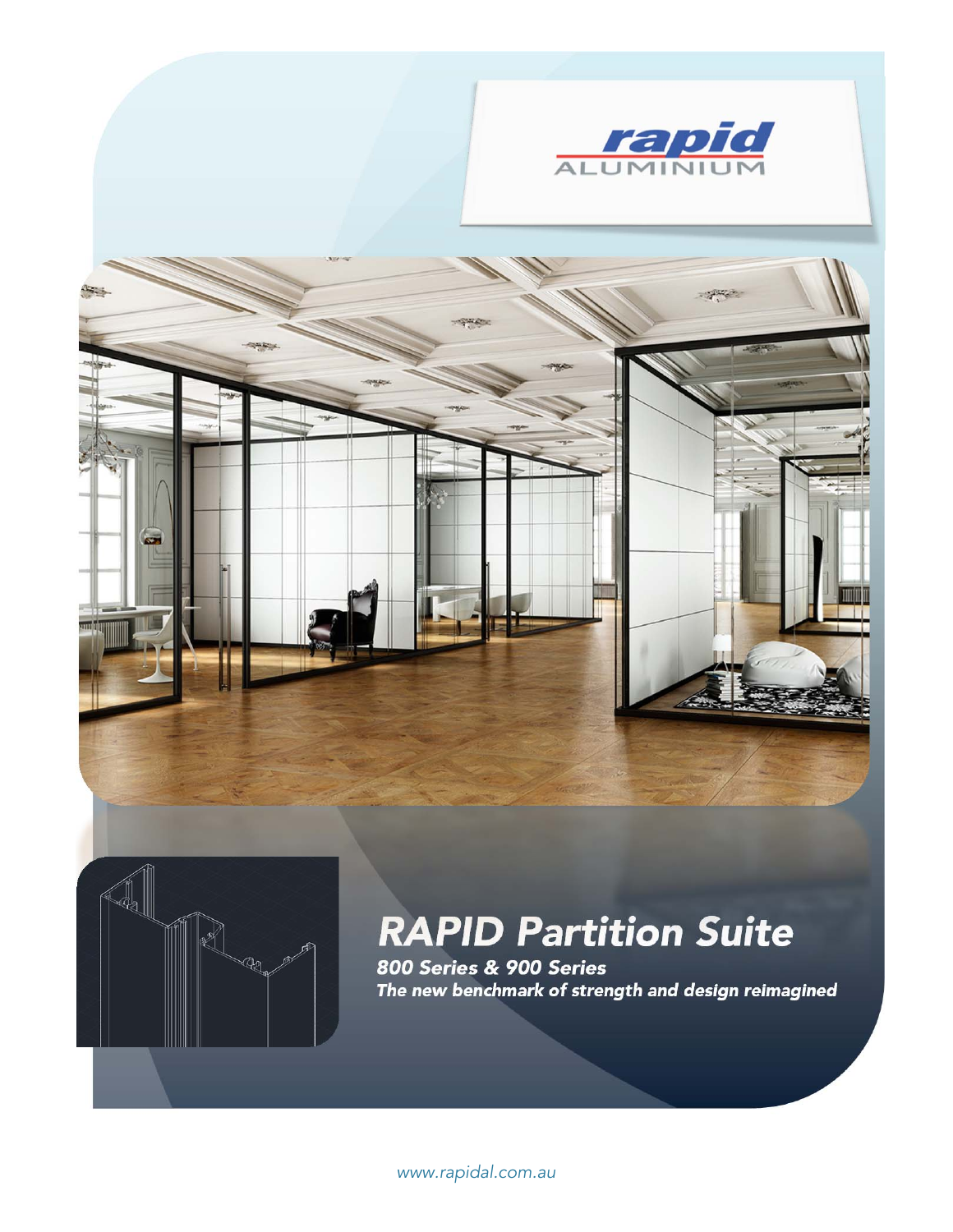

### *Introducing our newest partition suite… THE 800 SERIES – 100MM (to suit 64mm stud) & THE 900 SERIES – 131MM (to suit 90mm stud)*

*We have redesigned a new suite to cater to the needs of the ever-growing shop fitting and partitions market, with its new and improved robust design our latest addition will surely impress. Our 800 Series is designed 64mm studs application with 13mm plasterboard, While our 900 Series is for 90mm studs. These suites offer a straightforward and effective centre glazing option. Centre glazed is most commonly used glazing option in the market and is by far the easiest to work with for both fabricators and installers alike. These suites have a 14.4mm glazing pocket that can accommodate a wide range of glass options for whatever your project demands. There is also enough clearance within the frame dimensions for the ability to incorporate blinds and other privacy options thanks to the 100.7mm and 131mm framing.* 

#### *Features of our Partition Suite*

- *Glazing pocket suitable for 6mm to 10mm glass • Glazing pocket offers flexibility of either a*
- *captive wedge or silicone glazing options • Plasterboard options:*
- *800 Series*
- *- 13mm plasterboard +64mm studs + 13mm plasterboard*
- *- 2x skin 13mm plasterboard + 51mm studs + 13mm plasterboard*
- *900 Series*
- *- 13mm plasterboard +90mm studs + 13mm plasterboard*
- *Offers Door Stop options to suit 35mm, 38mm and 45mm doors*

*• Gusset Joining System for both window/door frames and ceiling channel provides cleaner looking joins and seamless mitre intersections.*



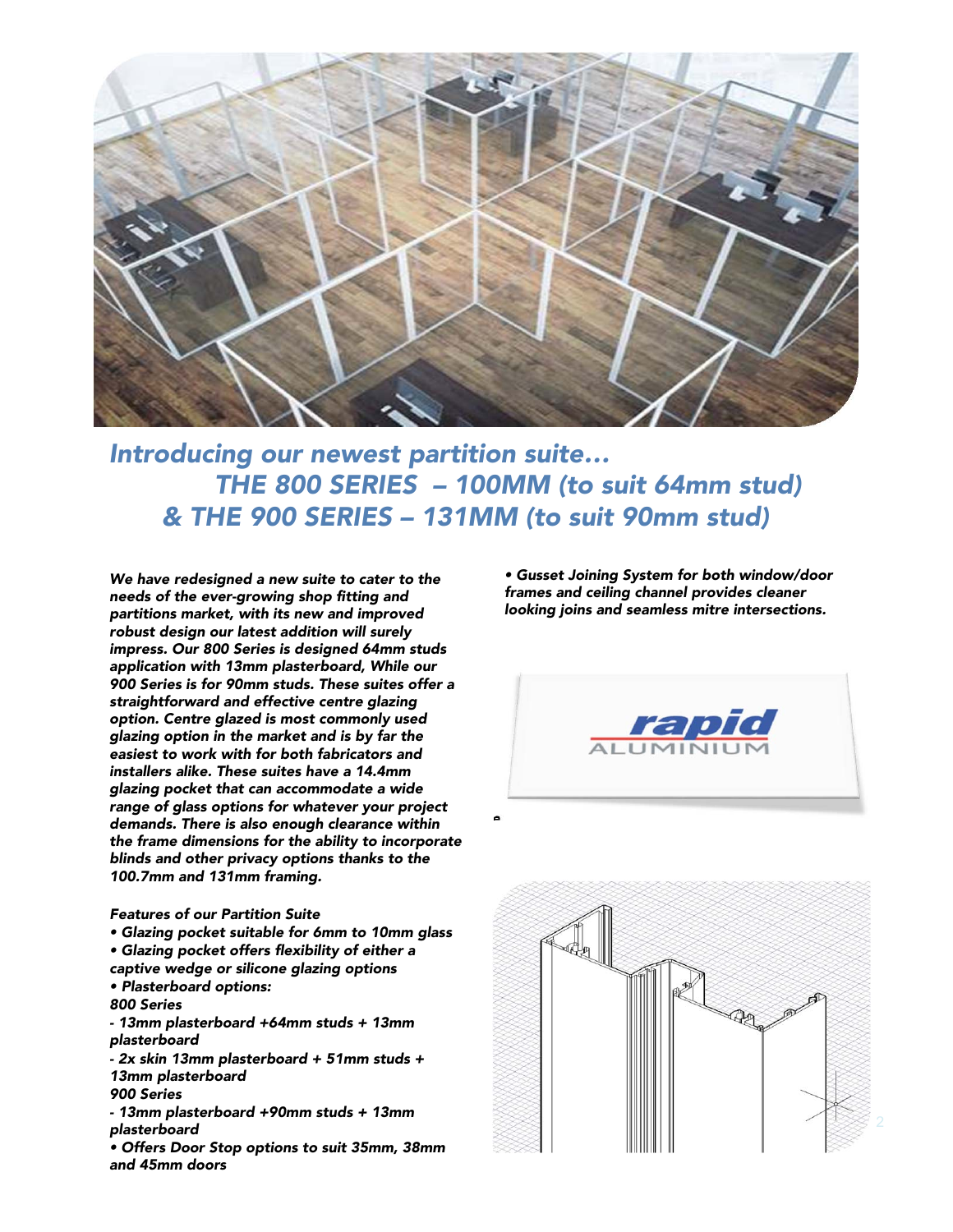### *800 Series – 100MM (to suit 64mm stud)*



#### *CFP 810 - Ceiling Channel (10mm Shadowline)*

| Length | Mill    | Natural | Powder Coat |
|--------|---------|---------|-------------|
| 6.5mm  | \$68.42 | \$81.42 | \$104.50    |
| 2.75mm | \$28.99 | \$34.43 | \$45.60     |



#### *CFP 812 - Flat Ceiling Channel*

| Length | Mill    | Natural  | Powder Coat |
|--------|---------|----------|-------------|
| 6.5mm  | \$86.04 | \$102.39 | \$113.81    |
| 2.75mm | \$36.39 | \$43.31  | \$53.06     |



#### *CFP 811 – Door Frame (Frame With Legs)*

| Lenath    | Mill     | Natural  | Powder Coat |
|-----------|----------|----------|-------------|
| $6.5$ mm  | \$101.21 | \$120.45 | \$125.16    |
| $2.75$ mm | \$42.82  | \$50.96  | \$58.10     |



#### *CFP 803 - Window Sill*

| Length | Mill    | Natural | Powder Coat |
|--------|---------|---------|-------------|
| 6.5mm  | \$76.26 | \$90.76 | \$104.35    |
| 2.75mm | \$32.28 | \$38.41 | \$48.94     |



#### *CFP 801 - Window Frame*

| Lenath | Mill    | Natural | Powder Coat |
|--------|---------|---------|-------------|
| 6.5mm  | \$79.22 | \$94.28 | \$107.00    |
| 2.75mm | \$33.00 | \$39.79 | \$50.10     |

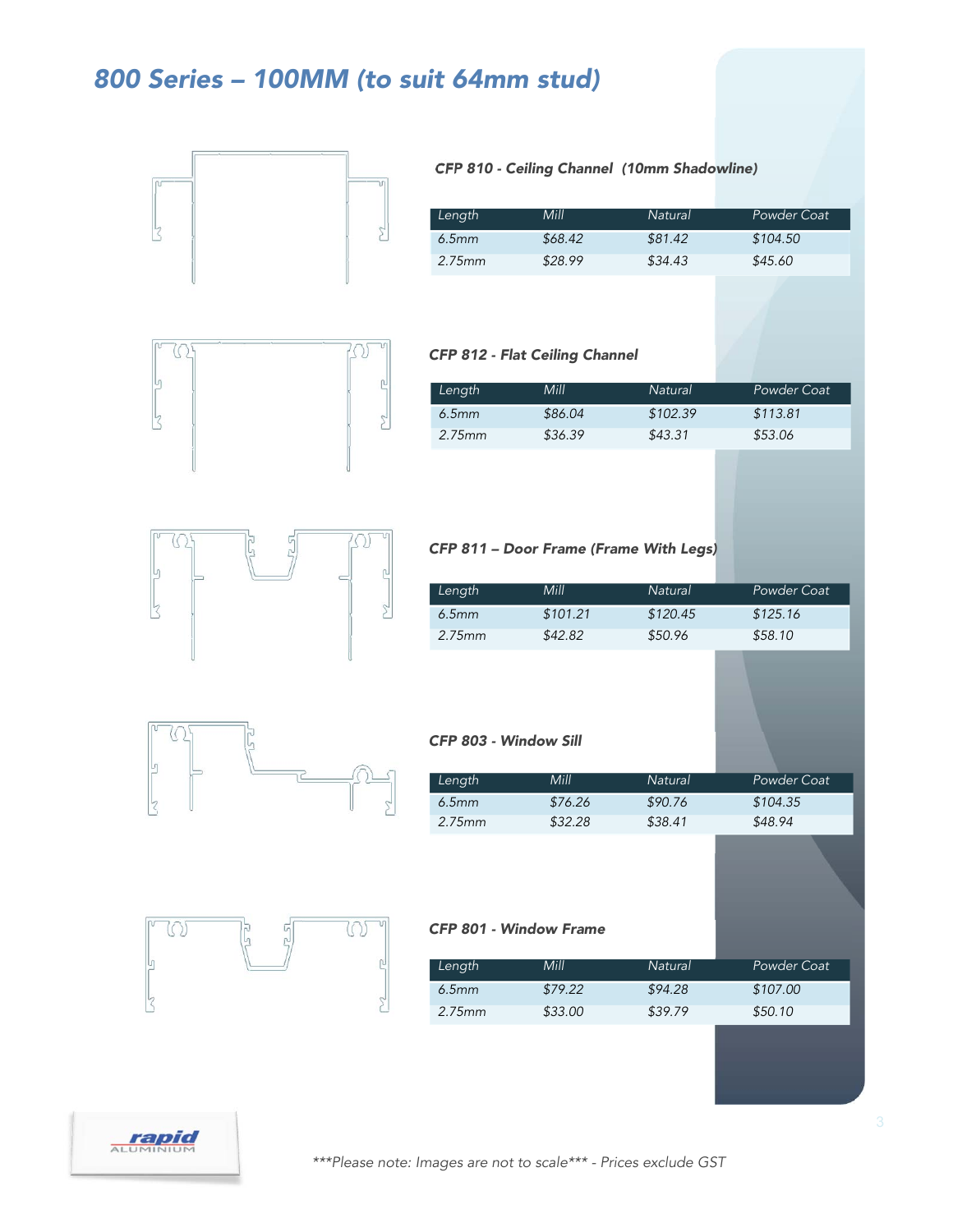| 800 Series - 100MM (to suit 64mm stud) |                           |                                                                  |         |                    |
|----------------------------------------|---------------------------|------------------------------------------------------------------|---------|--------------------|
|                                        | CFP 805 - Glazing Adaptor |                                                                  |         |                    |
|                                        | Length                    | Mill                                                             | Natural | <b>Powder Coat</b> |
| দ<br>llh<br>all)                       | 6.5mm                     | \$54.33                                                          | \$64.89 | \$83.30            |
|                                        | CFP 804 - Sill Bead       |                                                                  |         |                    |
|                                        | Length                    | Mill                                                             | Natural | <b>Powder Coat</b> |
|                                        | 6.5mm                     | \$30.22                                                          | \$35.06 | \$59.50            |
|                                        |                           |                                                                  |         |                    |
|                                        |                           | CFP 809 - 35mm Door Stop                                         |         |                    |
|                                        | Length                    | Mill                                                             | Natural | Powder Coat        |
|                                        | 6.5mm                     | \$17.36                                                          | \$20.66 | \$46.12            |
|                                        |                           | CFP 807 - 45mm Door Stop                                         |         |                    |
|                                        | Length                    | Mill                                                             | Natural | <b>Powder Coat</b> |
|                                        | 6.5mm                     | \$17.36                                                          | \$20.66 | \$46.12            |
|                                        | CF 306 - Pocket Filler    |                                                                  |         |                    |
|                                        | Length                    | Mill                                                             | Natural | Powder Coat        |
|                                        | 6.5mm                     | \$12.70                                                          | \$15.36 | \$23.10            |
| ฐ<br><b>28mm Cuts</b>                  | Length<br>26mm<br>Cuts    | CFP 813 - Floor Guides (Mill Finish Only)<br>Per/Piece<br>\$4.50 |         |                    |
|                                        |                           |                                                                  |         |                    |

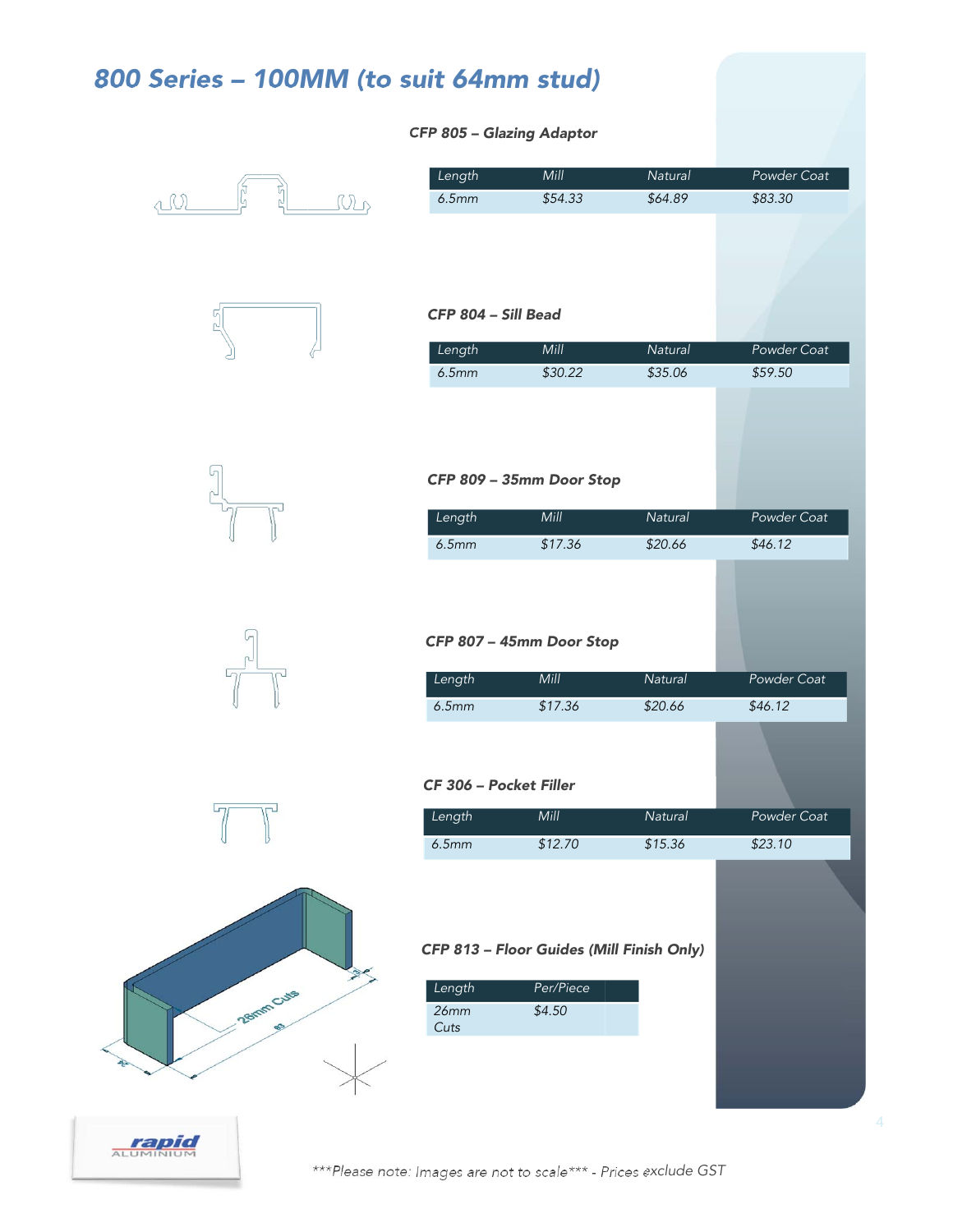### 900 Series – 131MM (to suit 90mm stud)

|   | W           |   | W           | Length                                   | CFP 900 - Window Frame<br>Mill         | Natural                                     | Powder Coat             |
|---|-------------|---|-------------|------------------------------------------|----------------------------------------|---------------------------------------------|-------------------------|
|   |             |   | 온           | 6.0mm                                    | \$95.42                                | \$113.56                                    | \$123.20                |
|   | $\circledf$ |   | W           |                                          | CFP 901 - Door Frame (Frame With Legs) |                                             |                         |
|   |             |   |             | Length                                   | Mill                                   | Natural                                     | Powder Coat             |
|   |             |   | $5^{\circ}$ | 6.0mm                                    | \$107.00                               | \$117.00                                    | \$131.15                |
|   |             |   |             |                                          |                                        | CFP 902 - Ceiling Channel (10mm Shadowline) |                         |
|   |             |   |             | Length                                   | Mill                                   | Natural                                     | <b>Powder Coat</b>      |
| 内 |             |   | പ           | 6.0mm                                    | \$79.10                                | \$94.12                                     | \$105.10                |
|   | W           |   | 2           | CFP 903 - Window Sill<br>Length<br>6.0mm | Mill<br>\$95.30                        | Natural<br>\$113.41                         | Powder Coat<br>\$123.07 |
|   |             |   |             | CFP 904 - Sill Bead                      |                                        |                                             |                         |
|   |             | २ |             | Length                                   | Mill                                   | Natural                                     | Powder Coat             |
|   |             |   |             | 6.0mm                                    | \$33.49                                | \$39.96                                     | \$55.71                 |
|   | W           |   | $\infty$    |                                          | CFP 905 - Glazing Adaptor              |                                             |                         |
|   |             |   |             | Length                                   | Mill                                   | Natural                                     | Powder Coat             |
|   |             |   |             | 6.0mm                                    | \$60.06                                | \$71.47                                     | \$81.76                 |
|   |             |   |             |                                          |                                        |                                             |                         |
|   | ALUMINIUM   |   |             |                                          |                                        |                                             |                         |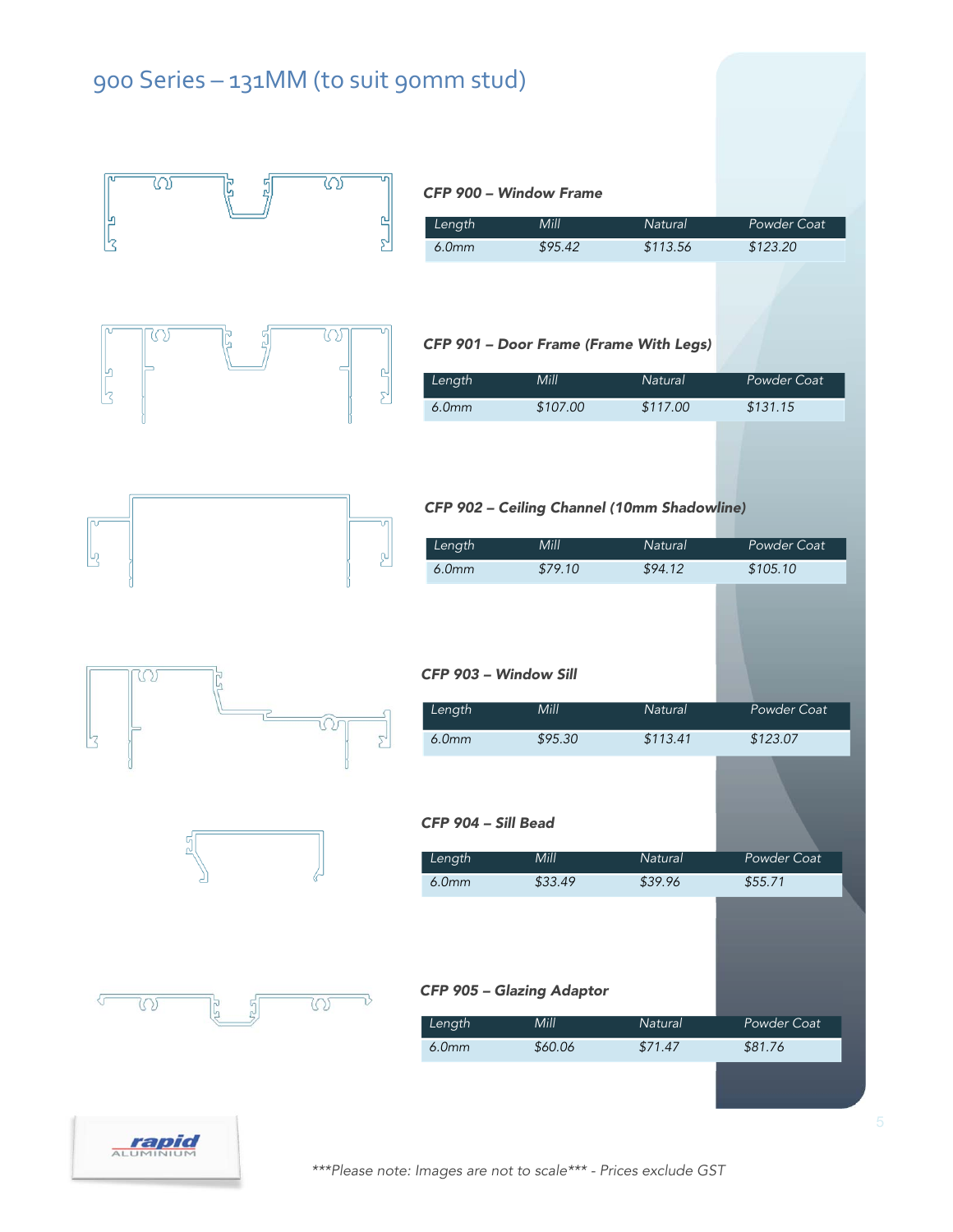## *900 Series – 131MM (to suit 90mm stud)*







#### *CFP 907 – 45mm Door Stop*

| Length | Mill    | Natural | Powder Coat |
|--------|---------|---------|-------------|
| 6.5mm  | \$18.96 | \$22.49 | \$38.35     |

#### *CFP 907 – 38mm Door Stop*

| Length                 | Mill    | Natural | Powder Coat |
|------------------------|---------|---------|-------------|
| 6.5mm                  | \$17.96 | \$21.49 | \$37.35     |
|                        |         |         |             |
|                        |         |         |             |
|                        |         |         |             |
| CF 306 - Pocket Filler |         |         |             |
|                        |         |         |             |
| Length                 | Mill    | Natural | Powder Coat |
| 6.5mm                  | \$12.70 | \$15.36 | \$23.10     |